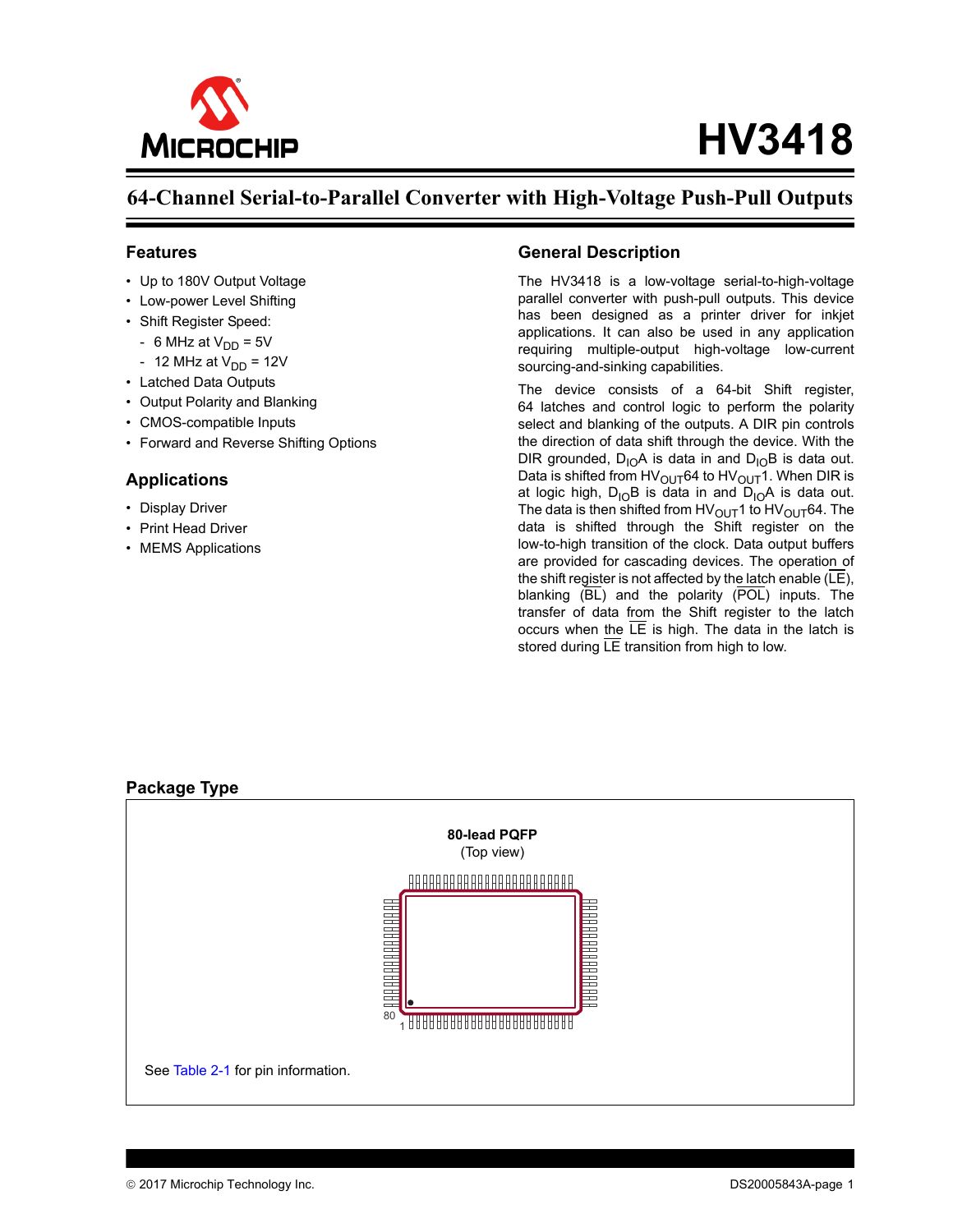# **HV3418**

#### **Functional Block Diagram**

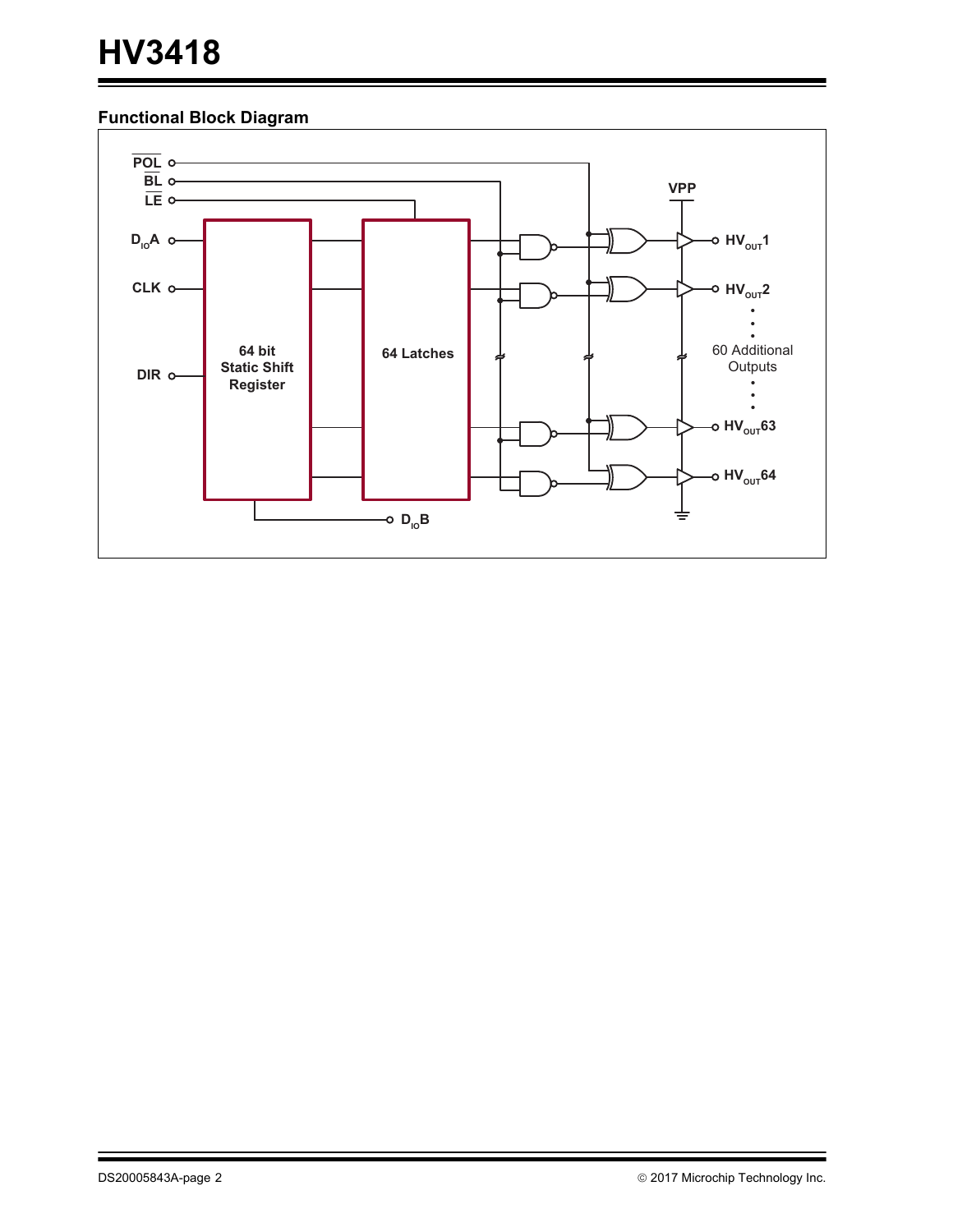# **Typical Application Circuit**

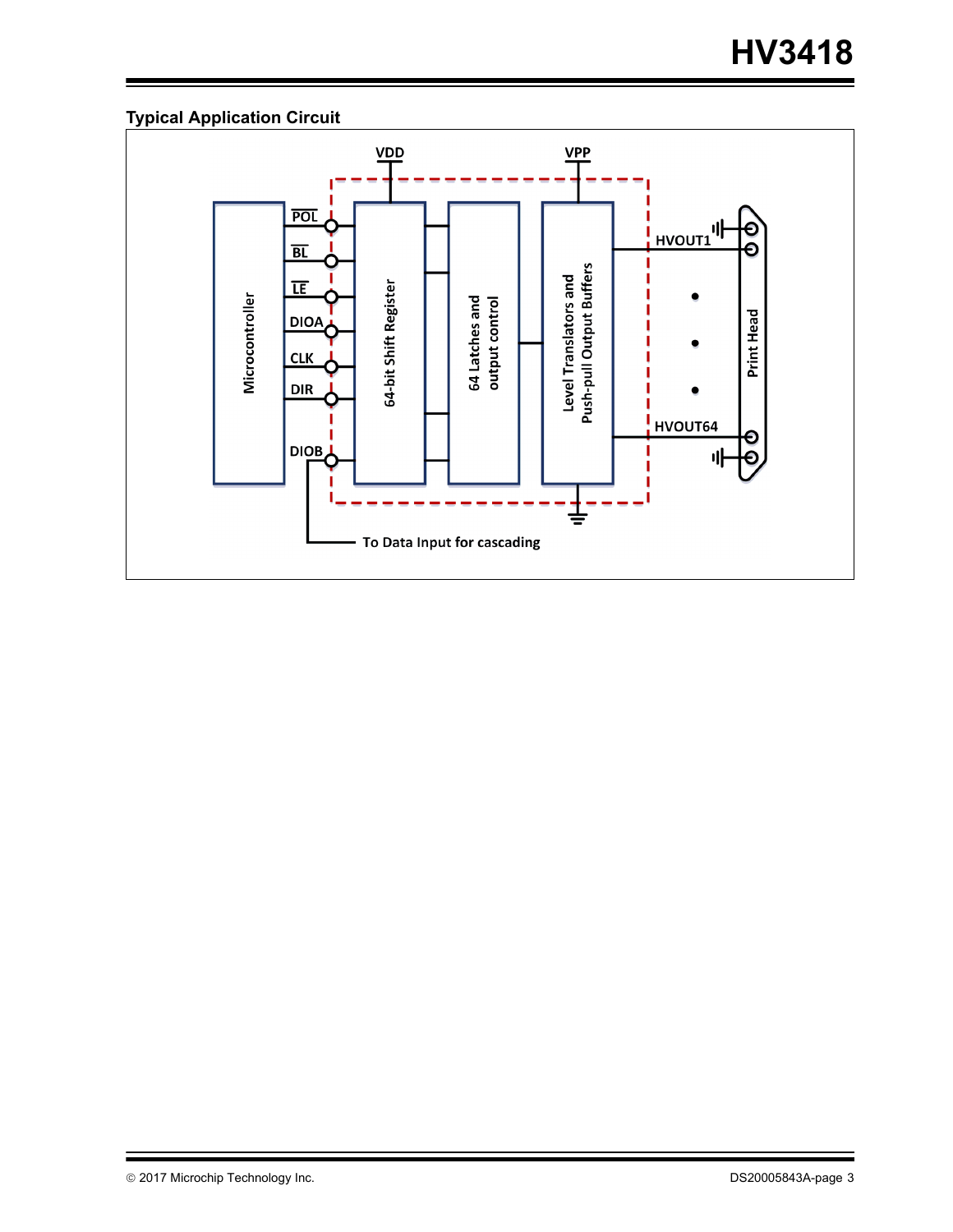# **1.0 ELECTRICAL CHARACTERISTICS**

#### **Absolute Maximum Ratings†**

| Continuous Total Power Dissipation: |  |
|-------------------------------------|--|
|                                     |  |
|                                     |  |

**† Notice:** Stresses above those listed under "Absolute Maximum Ratings" may cause permanent damage to the device. This is a stress rating only, and functional operation of the device at those or any other conditions above those indicated in the operational sections of this specification is not intended. Exposure to maximum rating conditions for extended periods may affect device reliability.

**2:** For operations above 25°C ambient, derate linearly to the maximum operating temperature at 20 mW/°C.

#### **RECOMMENDED OPERATING CONDITIONS**

| <b>Parameter</b>                    | Sym.                    | Min.            | Typ.       | Max.  | Unit            | <b>Conditions</b> |  |
|-------------------------------------|-------------------------|-----------------|------------|-------|-----------------|-------------------|--|
| Logic Supply Voltage                | $V_{DD} = 5V$           | V <sub>DD</sub> | 4.5        | 5     | 5.5             |                   |  |
|                                     | $V_{DD}$ = 12V          |                 | 10.8       | 12    | 13.2            |                   |  |
| High-voltage Supply Voltage         |                         | V <sub>PP</sub> | 60         |       | 180             | v                 |  |
| High-level Input Voltage            |                         | V <sub>IH</sub> | $VDD-0.9V$ |       | V <sub>DD</sub> |                   |  |
| Low-level Input Voltage             |                         | $V_{IL}$        | 0          |       | 0.9             | v                 |  |
| Operating Ambient Temperature Range | $\mathsf{T}_\mathsf{A}$ | $-40$           |            | $+85$ | °C              |                   |  |

<span id="page-3-1"></span><span id="page-3-0"></span>**Note 1:** Connection to all power and ground pads is required. Duty cycle is limited by the total power dissipated in the package.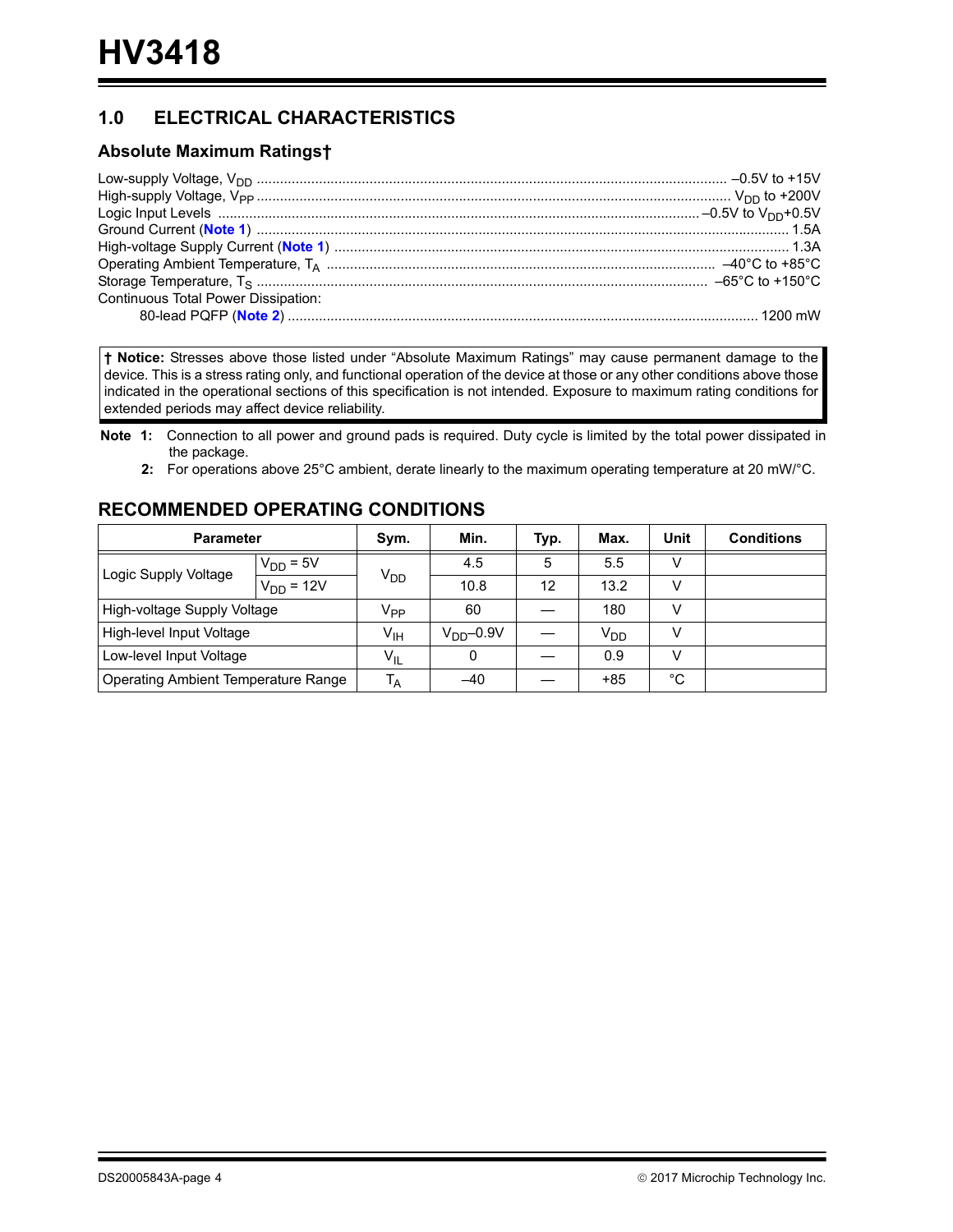# **DC ELECTRICAL CHARACTERISTICS**

| Electrical Specifications: Over recommended operating conditions unless otherwise noted |                   |                 |             |      |                |                                             |                                                              |
|-----------------------------------------------------------------------------------------|-------------------|-----------------|-------------|------|----------------|---------------------------------------------|--------------------------------------------------------------|
| <b>Parameter</b>                                                                        |                   | Sym.            | Min.        | Typ. | Max.           | Unit                                        | <b>Conditions</b>                                            |
| V <sub>DD</sub> Supply Current                                                          |                   | l <sub>DD</sub> |             |      | 25             | mA                                          | $f_{CLK}$ = 12 MHz,<br>$fDATA = 12 MHz, \overline{LE} = low$ |
| Quiescent V <sub>DD</sub> Supply Current                                                |                   | <b>DDQ</b>      |             |      | 200            | μA                                          | All $V_{IN}$ = 0V or $V_{DD}$                                |
|                                                                                         |                   |                 |             | 0.5  | m <sub>A</sub> | $V_{\text{PP}}$ = 180V, all outputs<br>high |                                                              |
| High-voltage Supply Current                                                             | I <sub>PP</sub>   |                 |             | 0.5  | m <sub>A</sub> | $V_{\text{PP}}$ = 180V, all outputs<br>low  |                                                              |
| High-level Logic Input Current                                                          |                   | ŀщ              |             |      | 10             | μA                                          | $V_{IN} = V_{DD}$                                            |
| Low-level Logic Input Current                                                           |                   | ŀμ              |             |      | $-10$          | μA                                          | $V_{IN} = 0V$                                                |
|                                                                                         | $HV_{OUT}$        |                 | 155         |      |                | V                                           | $V_{PP} = 180V,$                                             |
| High-level Output                                                                       | Data out          | $V_{OH}$        | $V_{DD}$ -1 |      |                | V                                           | $IHV_{OUIT} = -5$ mA,<br>$ID_{OUT} = -100 \mu A$             |
|                                                                                         | HV <sub>OUT</sub> |                 |             |      | 25             | V                                           | $V_{\rm PP} = 180V,$                                         |
| Low-level Output<br>Data out                                                            |                   | $V_{OL}$        |             |      | 1              | V                                           | $IHV_{OUT} = 5 mA$ ,<br>$ID_{OUT}$ = 100 µA                  |
| $HV_{OUT}$ Clamp Voltage                                                                |                   |                 |             |      | $V_{DD}$ + 1.5 | V                                           | $I_{OL}$ = 5 mA                                              |
|                                                                                         |                   | $V_{OC}$        |             |      | $-1.5$         | V                                           | $I_{OL} = -5$ mA                                             |

## **AC ELECTRICAL CHARACTERISTICS**

|                                                 | <b>Electrical Specifications:</b> AC characteristics are guaranteed only under $V_{DD}$ = 12V and $V_{DD}$ = 5V. |         |      |          |            |                                 |  |  |  |  |  |  |
|-------------------------------------------------|------------------------------------------------------------------------------------------------------------------|---------|------|----------|------------|---------------------------------|--|--|--|--|--|--|
| <b>Parameter</b>                                | Sym.                                                                                                             | Min.    | Typ. | Max.     | Unit       | <b>Conditions</b>               |  |  |  |  |  |  |
| <b>Clock Frequency</b>                          | $f_{CLK}$                                                                                                        |         |      | 12(6)    | <b>MHz</b> | Note 2                          |  |  |  |  |  |  |
| Clock Width High or Low                         | t <sub>WL</sub> , t <sub>WH</sub>                                                                                | 40 (83) | —    |          | ns         | Note 2                          |  |  |  |  |  |  |
| Data Set-up Time before Clock Rises             | t <sub>SU</sub>                                                                                                  | 25(35)  | —    |          | ns         | Note 2                          |  |  |  |  |  |  |
| Data Hold Time after Clock Rises                | tμ                                                                                                               | 10(30)  |      |          | ns         | Note 2                          |  |  |  |  |  |  |
| Time from Latch Enable to HV <sub>OUT</sub>     | $t_{ON}$ , $t_{OFF}$                                                                                             |         |      | 1(1.5)   | ns         | $C_1 = 20$ pF ( <b>Note 2</b> ) |  |  |  |  |  |  |
| Latch Enable Pulse Width                        | $t_{WLE}$                                                                                                        | 62 (80) |      |          | ns         | Note 2                          |  |  |  |  |  |  |
| Delay Time Clock to Latch Enable Low to<br>High | $t_{\text{DLE}}$                                                                                                 | 25(35)  |      |          | ns         | Note 2                          |  |  |  |  |  |  |
| Latch Enable Set-up Time before Clock<br>Rises  | $t_{SLE}$                                                                                                        | 30(40)  |      |          | ns         | Note 2                          |  |  |  |  |  |  |
| Delay Time Clock to Data High to Low            | $t_{DHL}$                                                                                                        |         |      | 50 (110) | ns         | $C_1 = 20$ pF ( <b>Note 2</b> ) |  |  |  |  |  |  |
| Delay Time Clock to Data Low to High            | t <sub>DLH</sub>                                                                                                 |         |      | 75 (160) | ns         | $C_1 = 20$ pF ( <b>Note 2</b> ) |  |  |  |  |  |  |
| All Logic Inputs                                | $t_{\rm p}$ , $t_{\rm f}$                                                                                        |         |      | 5        | ns         |                                 |  |  |  |  |  |  |

<span id="page-4-0"></span>**Note 1:** Shift register speed can be as low as DC as long as data set-up and hold time meet the specifications.

**2:** Value in parenthesis is for  $V_{DD} = 5V$ ,  $V_{PP} = 180V$  and  $T_A = 25^{\circ}C$ .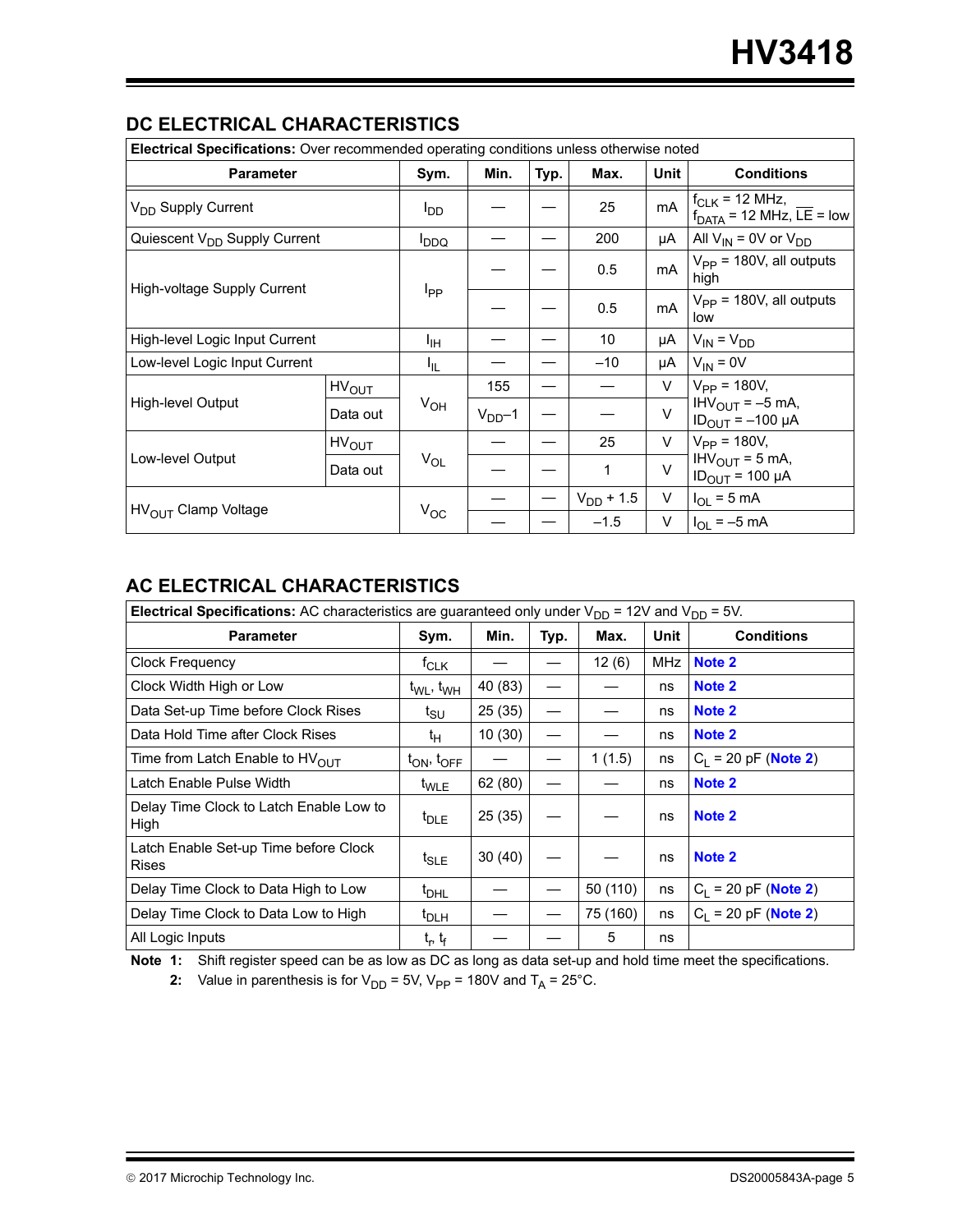# **TEMPERATURE SPECIFICATIONS**

| <b>Parameter</b>                     | Sym.           | Min.  | Typ. | Max.   | Unit | <b>Conditions</b> |
|--------------------------------------|----------------|-------|------|--------|------|-------------------|
| <b>TEMPERATURE RANGE</b>             |                |       |      |        |      |                   |
| <b>Operating Ambient Temperature</b> | $\overline{A}$ | $-40$ |      | +85    | °C   |                   |
| Storage Temperature                  | ۱s             | $-65$ |      | $+150$ | °C   |                   |
| <b>PACKAGE THERMAL RESISTANCE</b>    |                |       |      |        |      |                   |
| 80-lead PQFP                         | $\theta_{JA}$  |       | 37   |        | °C/W |                   |

### **Timing Waveforms**

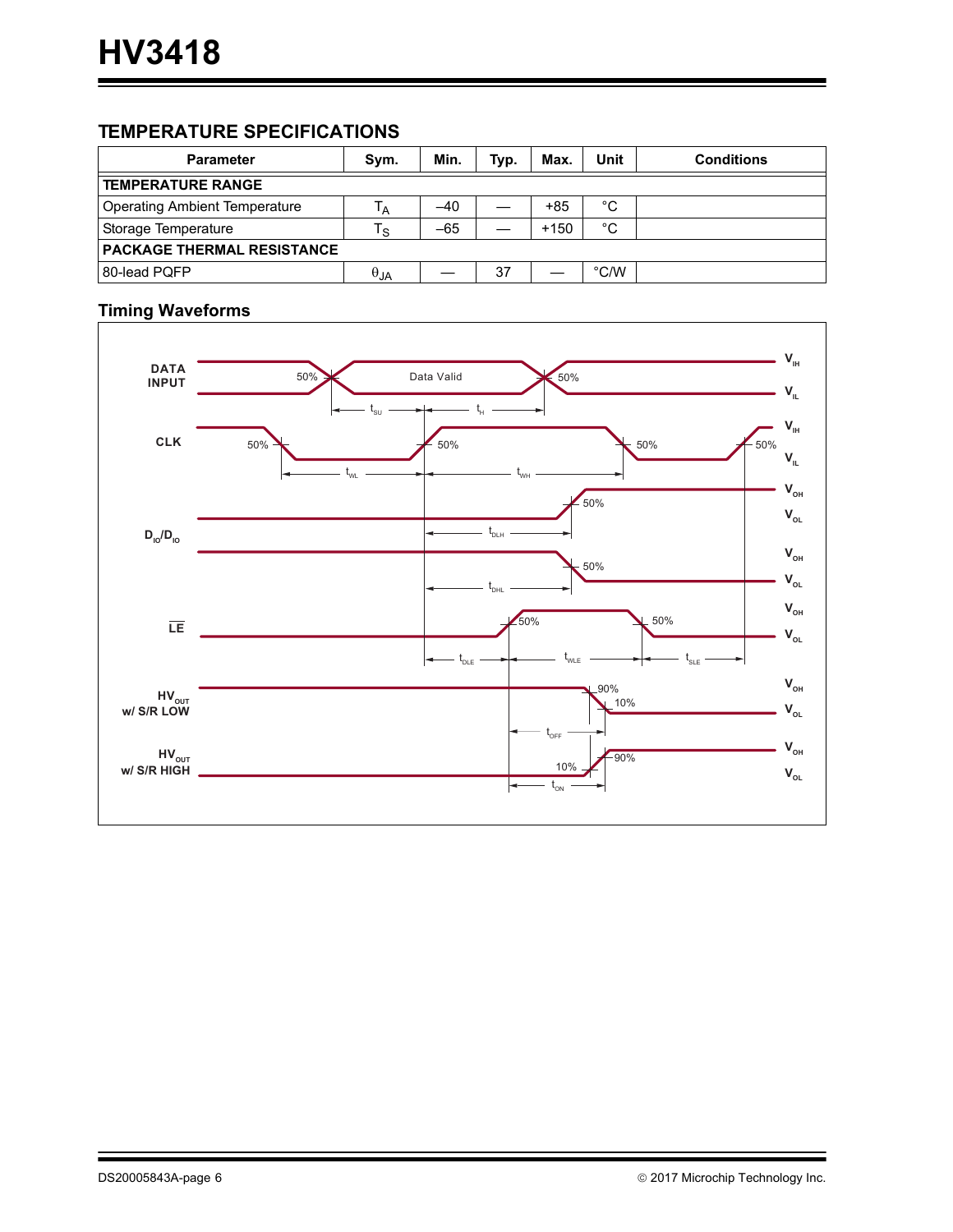#### **2.0 PIN DESCRIPTION**

The details on the pins of HV3418 are listed on [Table](#page-6-0) 2-1. Refer to **[Package Type](#page-0-0)** for the location of pins.

| <b>Pin Number</b> | <b>Pin Name</b>   | <b>Description</b>         |
|-------------------|-------------------|----------------------------|
| 1                 | <b>HVOUT41/24</b> | High-voltage output        |
| 2                 | <b>HVOUT42/23</b> | High-voltage output        |
| 3                 | <b>HVOUT43/22</b> | High-voltage output        |
| 4                 | <b>HVOUT44/21</b> | High-voltage output        |
| 5                 | <b>HVOUT45/20</b> | High-voltage output        |
| 6                 | <b>HVOUT46/19</b> | High-voltage output        |
| $\overline{7}$    | <b>HVOUT47/18</b> | High-voltage output        |
| 8                 | HVOUT48/17        | High-voltage output        |
| 9                 | <b>HVOUT49/16</b> | High-voltage output        |
| 10                | <b>HVOUT50/15</b> | High-voltage output        |
| 11                | HVOUT51/14        | High-voltage output        |
| 12                | <b>HVOUT52/13</b> | High-voltage output        |
| 13                | <b>HVOUT53/12</b> | High-voltage output        |
| 14                | <b>HVOUT54/11</b> | High-voltage output        |
| 15                | <b>HVOUT55/10</b> | High-voltage output        |
| 16                | HVOUT56/9         | High-voltage output        |
| 17                | HVOUT57/8         | High-voltage output        |
| 18                | HVOUT58/7         | High-voltage output        |
| 19                | HVOUT59/6         | High-voltage output        |
| 20                | HVOUT60/5         | High-voltage output        |
| 21                | HVOUT61/4         | High-voltage output        |
| 22                | HVOUT62/3         | High-voltage output        |
| 23                | HVOUT63/2         | High-voltage output        |
| 24                | HVOUT64/1         | High-voltage output        |
| 25                | <b>VPP</b>        | High-voltage power supply  |
| 26                | <b>DIOA</b>       | Serial Data Input/Output A |
| 27                | <b>NC</b>         | No connection              |
| 28                | <b>NC</b>         | No connection              |
| 29                | $\overline{BL}$   | Blanking                   |
| 30                | <b>POL</b>        | Polarity                   |
| 31                | <b>VDD</b>        | Low-voltage power supply   |
| 32                | <b>DIR</b>        | Direction (See Note 1.)    |
| 33                | <b>LGND</b>       | Logic voltage ground       |
| 34                | <b>OGND</b>       | High-voltage power supply  |
| 35                | NC                | No connection              |

<span id="page-6-0"></span>**TABLE 2-1: PIN FUNCTION TABLE**

<span id="page-6-1"></span>**Note 1:** Pin designation for DIR = H/L. Example: For DIR = H, Pin 1 is HVOUT41 and for DIR = L, Pin 1 is HVOUT24.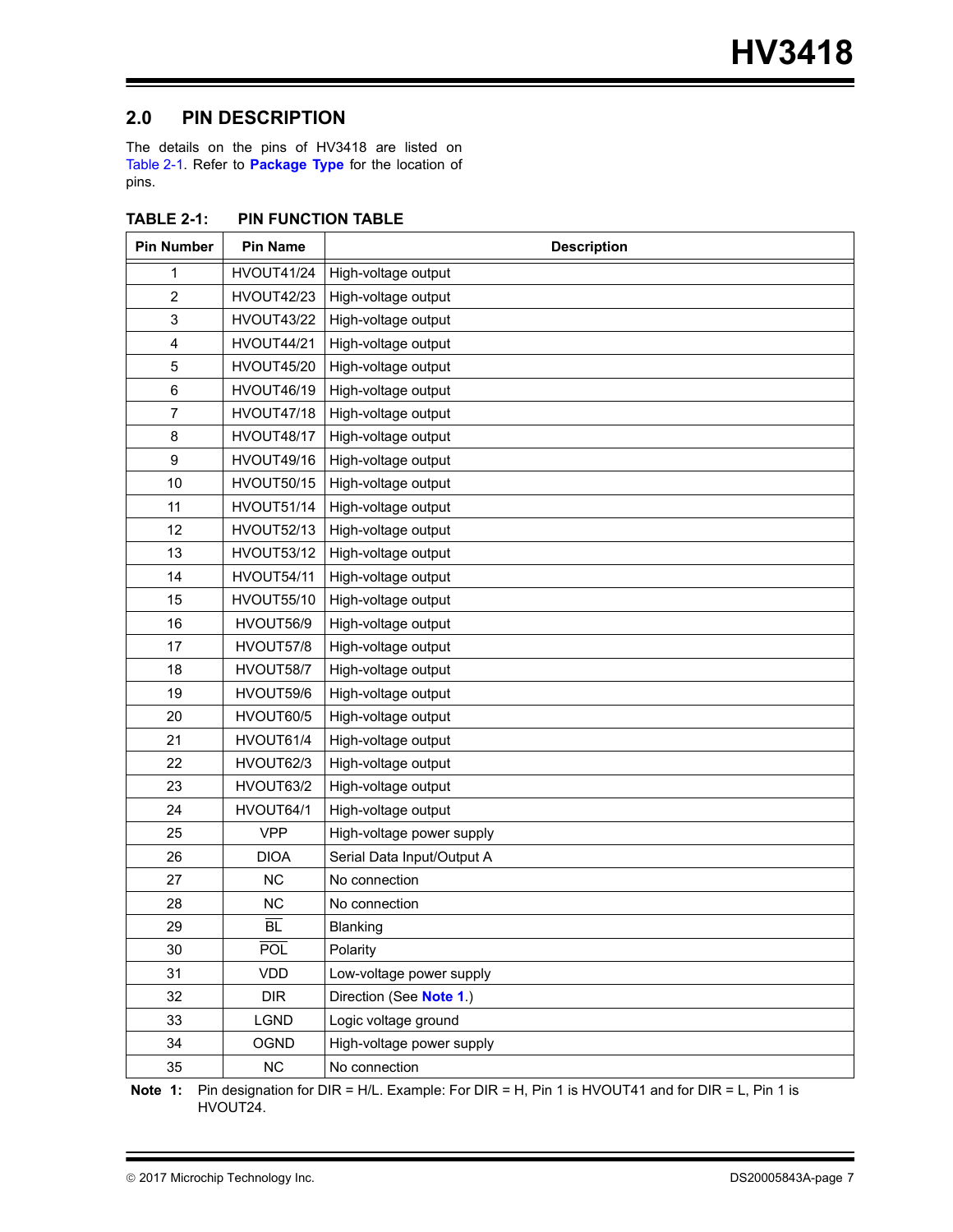| <b>Pin Number</b> | <b>Pin Name</b>   | <b>Description</b>                                                                                          |
|-------------------|-------------------|-------------------------------------------------------------------------------------------------------------|
| 36                | <b>NC</b>         | No connection                                                                                               |
| 37                | <b>CLK</b>        | Data Shift register clock. Inputs are shifted into the Shift register on the positive edge<br>of the clock. |
| 38                | īΕ                | Latch enable                                                                                                |
| 39                | <b>DIOB</b>       | Serial Data Input/Output B                                                                                  |
| 40                | <b>VPP</b>        | High-voltage power supply                                                                                   |
| 41                | HVOUT1/64         | High-voltage output                                                                                         |
| 42                | HVOUT2/63         | High-voltage output                                                                                         |
| 43                | HVOUT3/62         | High-voltage output                                                                                         |
| 44                | HVOUT4/61         | High-voltage output                                                                                         |
| 45                | HVOUT5/60         | High-voltage output                                                                                         |
| 46                | HVOUT6/59         | High-voltage output                                                                                         |
| 47                | HVOUT7/58         | High-voltage output                                                                                         |
| 48                | HVOUT8/57         | High-voltage output                                                                                         |
| 49                | HVOUT9/56         | High-voltage output                                                                                         |
| 50                | <b>HVOUT10/55</b> | High-voltage output                                                                                         |
| 51                | HVOUT11/54        | High-voltage output                                                                                         |
| 52                | <b>HVOUT12/53</b> | High-voltage output                                                                                         |
| 53                | <b>HVOUT13/52</b> | High-voltage output                                                                                         |
| 54                | <b>HVOUT14/51</b> | High-voltage output                                                                                         |
| 55                | <b>HVOUT15/50</b> | High-voltage output                                                                                         |
| 56                | HVOUT16/49        | High-voltage output                                                                                         |
| 57                | HVOUT17/48        | High-voltage output                                                                                         |
| 58                | HVOUT18/47        | High-voltage output                                                                                         |
| 59                | HVOUT19/46        | High-voltage output                                                                                         |
| 60                | <b>HVOUT20/45</b> | High-voltage output                                                                                         |
| 61                | HVOUT21/44        | High-voltage output                                                                                         |
| 62                | <b>HVOUT22/43</b> | High-voltage output                                                                                         |
| 63                | HVOUT23/42        | High-voltage output                                                                                         |
| 64                | HVOUT24/41        | High-voltage output                                                                                         |
| 65                | HVOUT25/40        | High-voltage output                                                                                         |
| 66                | HVOUT26/39        | High-voltage output                                                                                         |
| 67                | HVOUT27/38        | High-voltage output                                                                                         |
| 68                | HVOUT28/37        | High-voltage output                                                                                         |
| 69                | HVOUT29/36        | High-voltage output                                                                                         |
| 70                | HVOUT30/35        | High-voltage output                                                                                         |
| 71                | HVOUT31/34        | High-voltage output                                                                                         |
| 72                | HVOUT32/33        | High-voltage output                                                                                         |
| 73                | HVOUT33/32        | High-voltage output                                                                                         |
| 74                | HVOUT34/31        | High-voltage output                                                                                         |

#### **TABLE 2-1: PIN FUNCTION TABLE (CONTINUED)**

**Note 1:** Pin designation for DIR = H/L. Example: For DIR = H, Pin 1 is HVOUT41 and for DIR = L, Pin 1 is HVOUT24.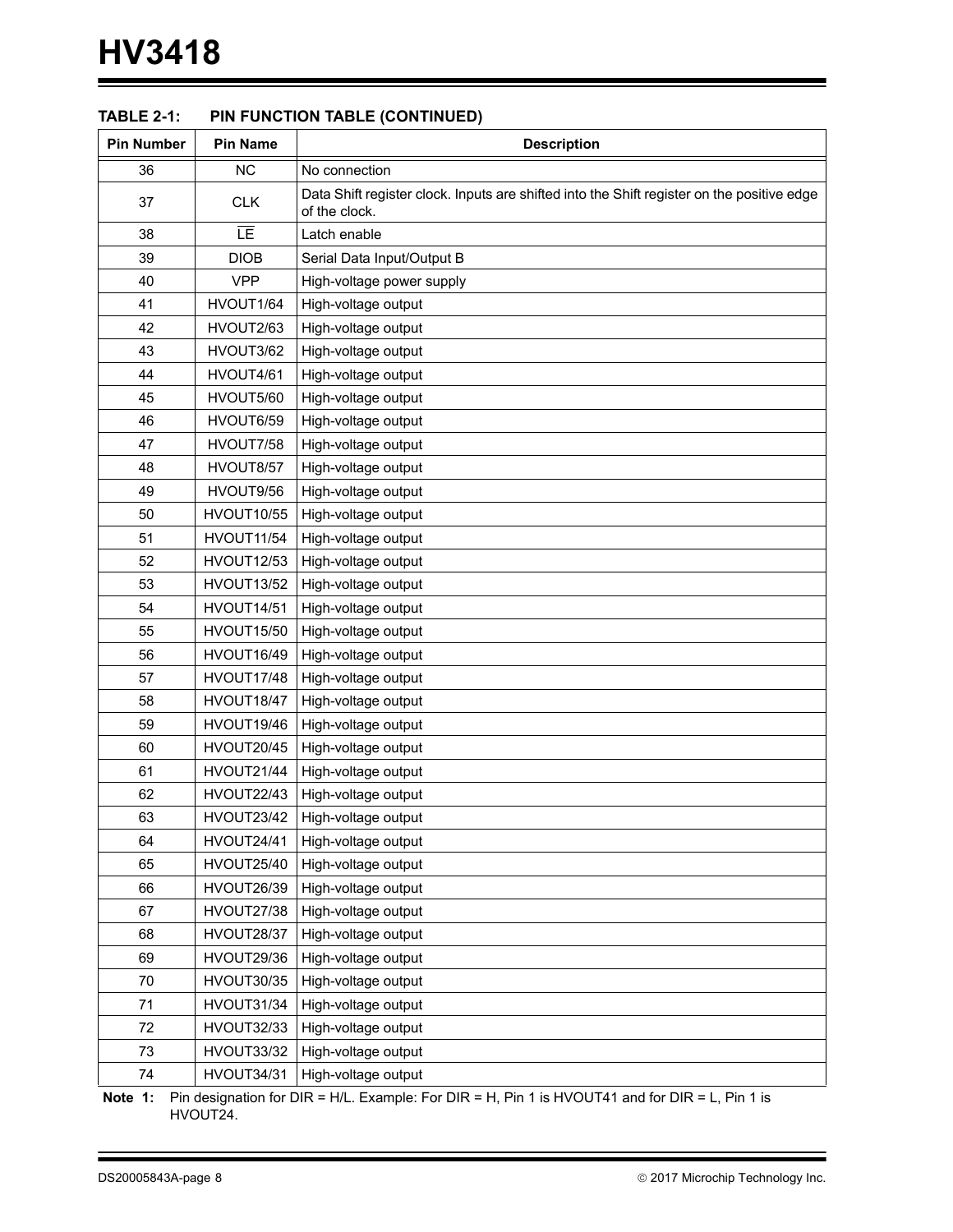| <b>Pin Number</b> | <b>Pin Name</b>   | <b>Description</b>  |
|-------------------|-------------------|---------------------|
| 75                | HVOUT35/30        | High-voltage output |
| 76                | HVOUT36/29        | High-voltage output |
| 77                | HVOUT37/28        | High-voltage output |
| 78                | HVOUT38/27        | High-voltage output |
| 79                | HVOUT39/26        | High-voltage output |
| 80                | <b>HVOUT40/25</b> | High-voltage output |

**TABLE 2-1: PIN FUNCTION TABLE (CONTINUED)**

**Note 1:** Pin designation for DIR = H/L. Example: For DIR = H, Pin 1 is HVOUT41 and for DIR = L, Pin 1 is HVOUT24.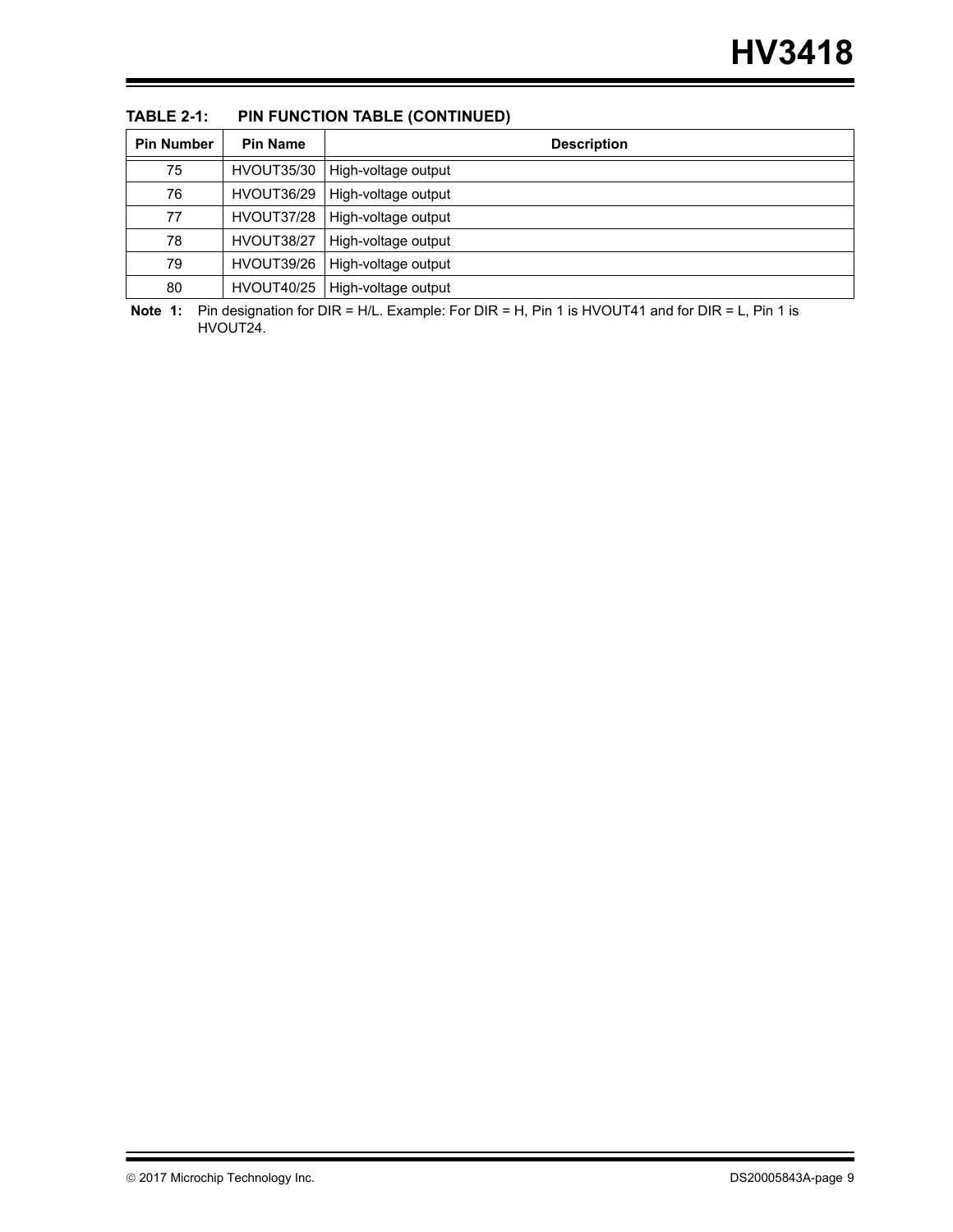# **3.0 FUNCTIONAL DESCRIPTION**

Follow the steps in [Table](#page-9-1) 3-1 to power up and power down the HV3418.

#### <span id="page-9-1"></span>**TABLE 3-1: POWER-UP AND POWER-DOWN SEQUENCE**

|             | Power-up                                                   |             | Power-down                      |
|-------------|------------------------------------------------------------|-------------|---------------------------------|
| <b>Step</b> | <b>Description</b>                                         | <b>Step</b> | <b>Description</b>              |
|             | Connect ground.                                            |             | Remove V <sub>PP</sub> (Note 1) |
| ◠<br>∠      | Apply V <sub>DD.</sub>                                     |             | Remove all inputs.              |
| 3           | Set all inputs (Data, CLK, Enable, etc.) to a known state. |             | Remove V <sub>DD</sub>          |
| 4           | Apply V <sub>PP</sub> (Note 1)                             | 4           | Disconnect ground.              |

<span id="page-9-0"></span>**Note 1:** The V<sub>PP</sub> should not drop below V<sub>DD</sub> or float during operation.

#### **TABLE 3-2: TRUTH FUNCTION TABLE**

|                     |             |            | <b>Inputs</b> |           |            |            | <b>Outputs</b>    |                                         |                        |                               |           |  |
|---------------------|-------------|------------|---------------|-----------|------------|------------|-------------------|-----------------------------------------|------------------------|-------------------------------|-----------|--|
| <b>Function</b>     |             | <b>CLK</b> | LE            | <b>BL</b> | <b>POL</b> | <b>DIR</b> |                   | <b>Shift Register</b>                   | <b>HV Output</b>       | Data Out                      |           |  |
|                     | <b>Data</b> |            |               |           |            |            | 1                 | 264                                     | 1                      | 264                           | $\star$   |  |
| All On              | X           | X          | X             | L         | L          | X          | $\star$           | $*$ *<br>$\cdots$                       | H                      | HH                            | $\star$   |  |
| All Off             | X           | X          | X             | L         | Н          | X          | $^\star$          | $*$ *<br>$\cdots$                       |                        | L…L                           | $\star$   |  |
| <b>Invert Mode</b>  | X           | X          | L             | H         | L          | X          | $\star$           | $\star$ $\star$<br>$\cdots$             | $\overline{\ast}$      | $\star$ $\star$<br>$\cdots$   | $\star$   |  |
| Load S/R            | H or L      | ↑          | L             | н         | Н          | X          | H or L            | $*$ $*$<br>$\cdots$                     | $^\star$               | $*$ *<br>$\cdots$             | $\star$   |  |
| Load/store Data     | X           | X          | ↓             | н         | Н          | X          | $^\star$          | $*$ *<br>$\cdots$                       | $\star$                | $*$ *<br>$\cdots$             | $\star$   |  |
| in Latches          | X           | X          | ↓             | H         | L          | X          | $^\star$          | $\star$ $\star$<br>$\cdots$             | $\overline{\ast}$      | $\star$ $\star$<br>$\cdots$   | $\star$   |  |
| Transparent         |             | ↑          | H             | Н         | Н          | X          |                   | $\star$ $\star$<br>$\cdots$             |                        | $*$ *<br>$\sim$ $\sim$ $\sim$ | $\star$   |  |
| Latch Mode          | H           | ᠰ          | H             | н         | Н          | X          | H                 | $\star$ $\star$<br>$\sim$ $\sim$ $\sim$ | $*$ *<br>H<br>$\cdots$ |                               | $\star$   |  |
| <b>I/O Relation</b> | $D_{IO}A$   | ↑          | X             | X         | X          | L          | $Q_N \rightarrow$ | $Q_{N+1}$                               |                        |                               | $D_{IO}B$ |  |
|                     | $D_{IO}B$   | ↑          | X             | X         | X          | Н          | $Q_N \rightarrow$ | $Q_{N+1}$                               |                        |                               | $D_{IO}A$ |  |

**Note:** H = High-logic level

L = Low-logic level

X = Irrelevant

↑ = Low-to-high transition

↓ = High-to-low transition

 $*$  = Dependent on previous stage's state before the last CLK or last  $\overline{\mathsf{LE}}$  high



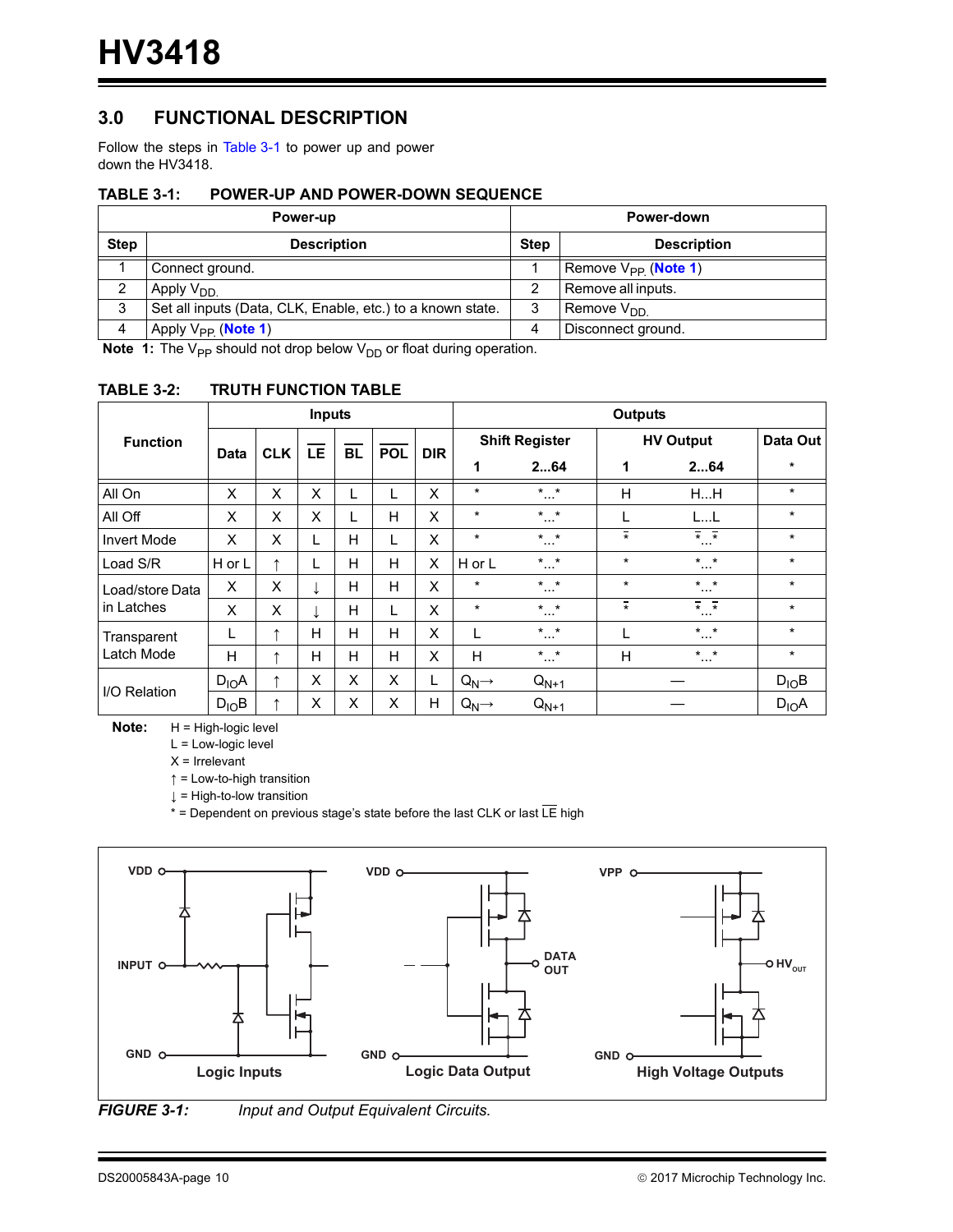#### **4.0 PACKAGE MARKING INFORMATION**

**4.1 Packaging Information**



|       | Legend: XXX<br>Y<br>YY<br><b>WW</b><br><b>NNN</b><br>(e3)<br>$\star$ | Product Code or Customer-specific information<br>Year code (last digit of calendar year)<br>Year code (last 2 digits of calendar year)<br>Week code (week of January 1 is week '01')<br>Alphanumeric traceability code<br>Pb-free JEDEC <sup>®</sup> designator for Matte Tin (Sn)<br>This package is Pb-free. The Pb-free JEDEC designator (e3)<br>can be found on the outer packaging for this package. |
|-------|----------------------------------------------------------------------|-----------------------------------------------------------------------------------------------------------------------------------------------------------------------------------------------------------------------------------------------------------------------------------------------------------------------------------------------------------------------------------------------------------|
| Note: |                                                                      | In the event the full Microchip part number cannot be marked on one line, it will<br>be carried over to the next line, thus limiting the number of available<br>characters for product code or customer-specific information. Package may or<br>not include the corporate logo.                                                                                                                           |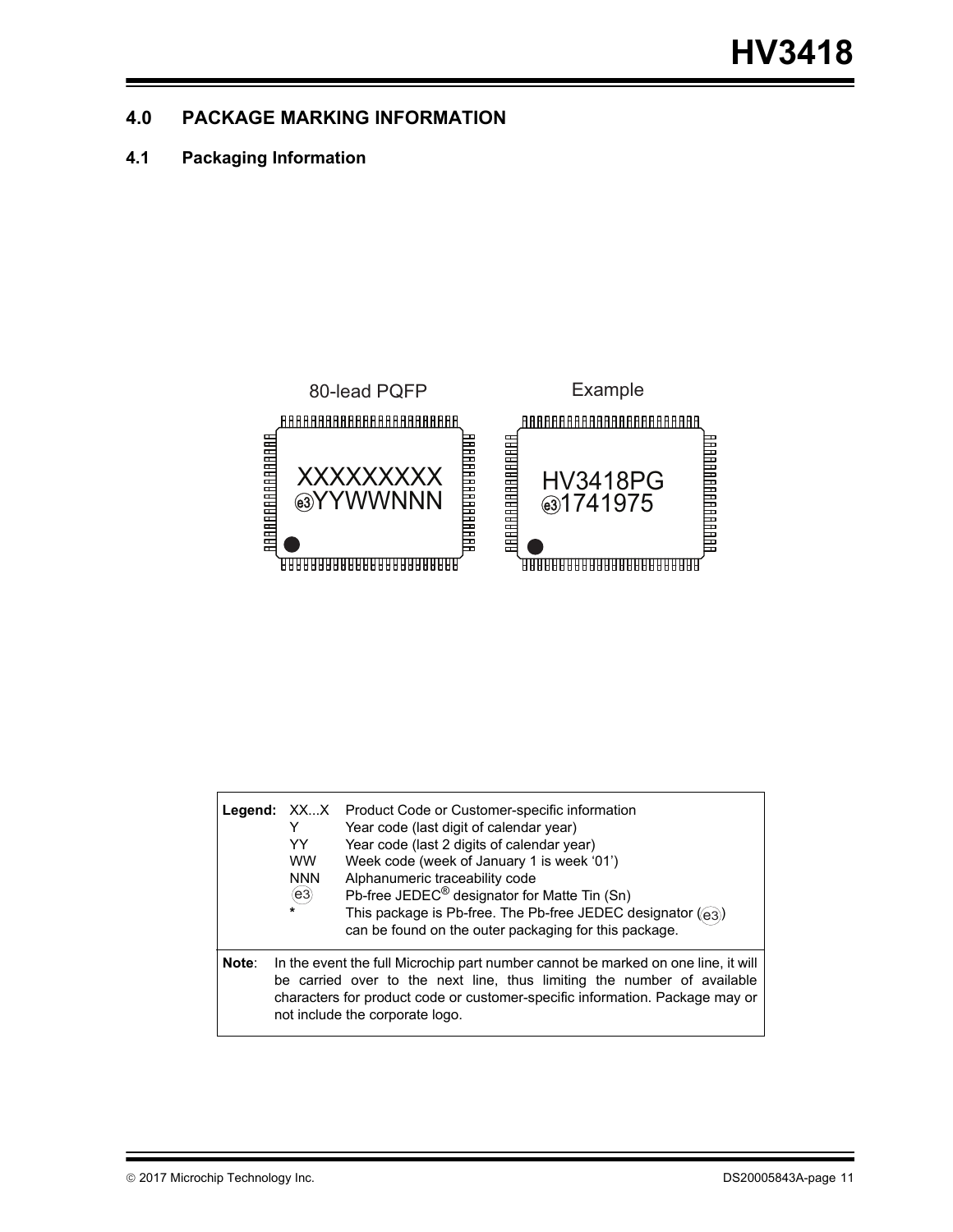# **80-Lead PQFP Package Outline (PG)**

*20.00x14.00mm body, 3.40mm height (max), 0.80mm pitch, 3.90mm footprint*



Note: For the most current package drawings, see the Microchip Packaging Specification at www.microchip.com/packaging.

*Note:*

1. A Pin 1 identifier must be located in the index area indicated. The Pin 1 identifier can be: a molded mark/identifier; an embedded metal marker; or *a printed indicator.*

| <b>Symbol</b> |            | A       | A1                       | A2   |      | D             | D1       | п        | E        | е                  | -    | L1                 | ני ו               |             | $\theta$ 1 |
|---------------|------------|---------|--------------------------|------|------|---------------|----------|----------|----------|--------------------|------|--------------------|--------------------|-------------|------------|
| Dimen-        | <b>MIN</b> | $2.80*$ | 0.25                     | 2.55 | 0.30 | 23.65*        | 19.80*   | 17.65*   | 13.80*   |                    | 0.73 |                    |                    | $0^{\circ}$ | $5^\circ$  |
| sion          | <b>NOM</b> | -       | $\overline{\phantom{a}}$ | 2.80 | -    | 23.90         | 20.00    | 17.90    | 14.00    | 0.80<br><b>BSC</b> | 0.88 | 1.95<br><b>REF</b> | 0.25<br><b>BSC</b> | $3.5^\circ$ |            |
| (mm)          | <b>MAX</b> | 3.40    | $0.50*$                  | 3.05 | 0.45 | $.15*$<br>24. | $20.20*$ | $18.15*$ | $14.20*$ |                    | 1.03 |                    |                    | 7C          | $16^\circ$ |

*JEDEC Registration MO-112, Variation CB-1, Issue B, Sept.1995.*<br>\* This dimension is not specified in the JEDEC drawing.

*Drawings not to scale.*<br>*S*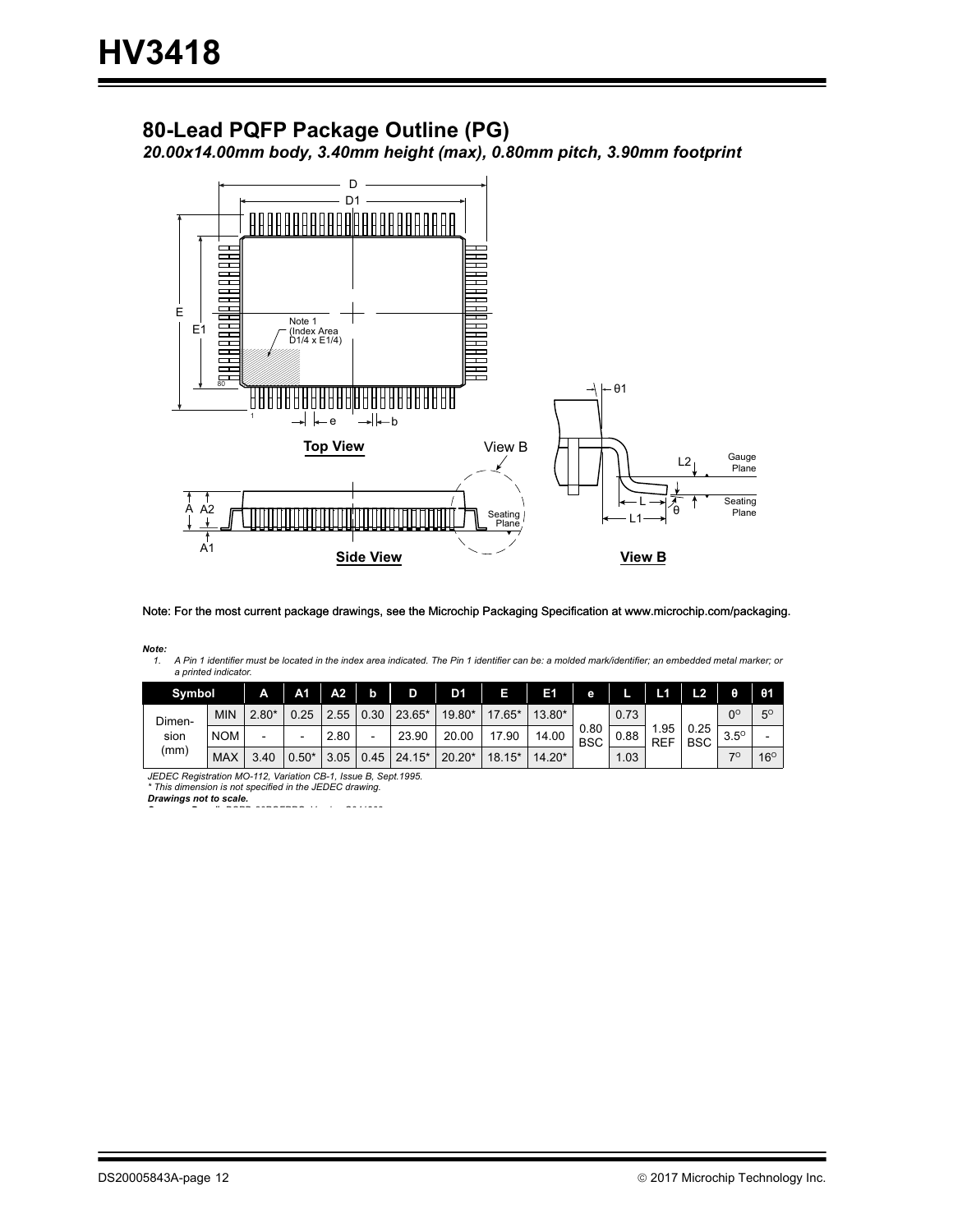# **APPENDIX A: REVISION HISTORY**

#### **Revision A (September 2017)**

- Converted Supertex Doc #DSFP-HV3418 to Microchip DS20005843A
- Removed "Processed with HVCMOS® Technology" in the Features section
- Changed the package marking format
- Made minor changes throughout the document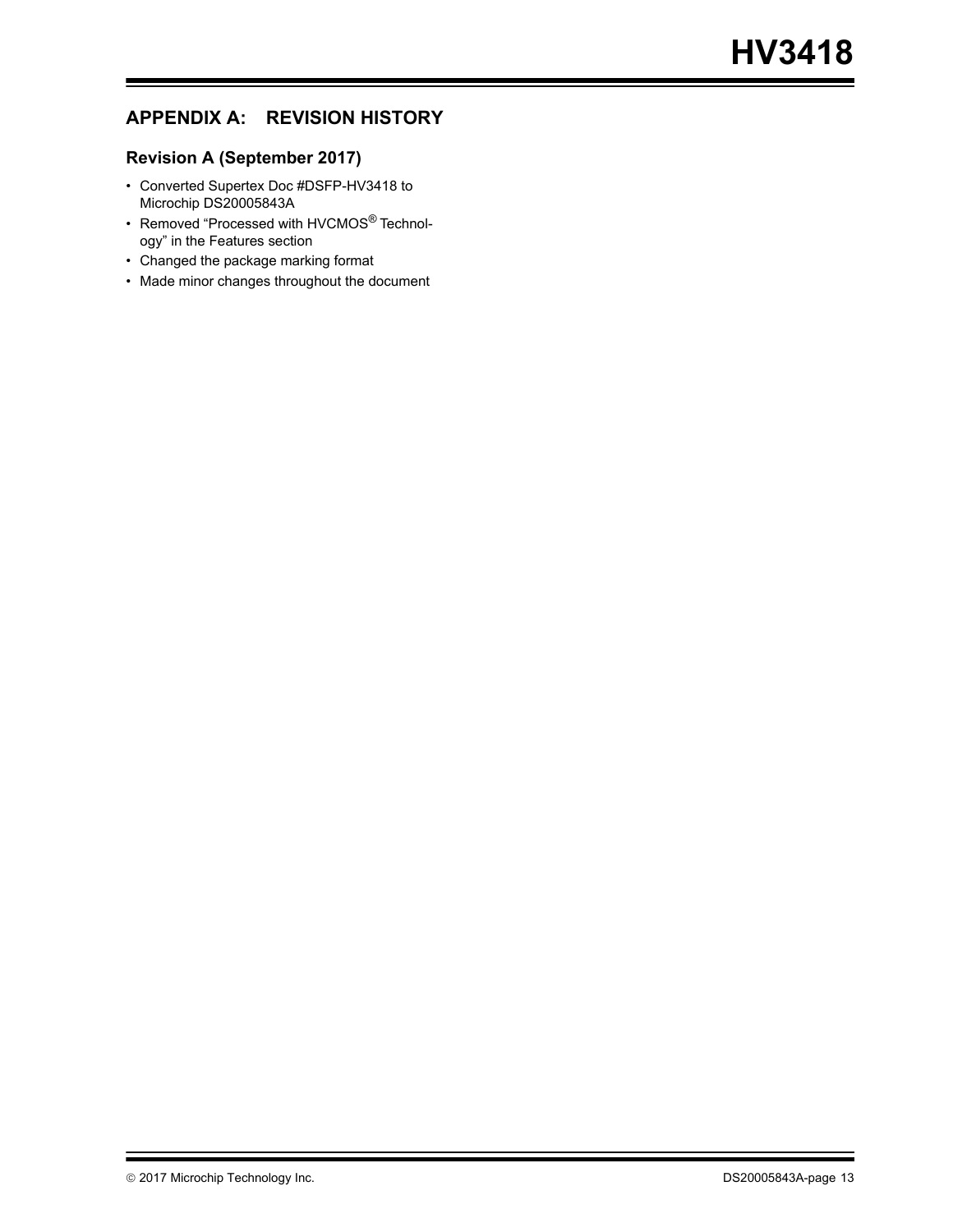# **PRODUCT IDENTIFICATION SYSTEM**

To order or obtain information, e.g., on pricing or delivery, contact your local Microchip representative or sales office.

| <b>PART NO.</b> | <u>XX</u>                 |          |                                                                                | Example:                                                                                                     |  |
|-----------------|---------------------------|----------|--------------------------------------------------------------------------------|--------------------------------------------------------------------------------------------------------------|--|
| <b>Device</b>   | Package<br><b>Options</b> |          | Environmental<br><b>Media Type</b>                                             | a) HV3418PG-G:<br>64-Channel Serial-to-Parallel<br>Converter with High-Voltage<br>Push-Pull Outputs, 80-lead |  |
| Device:         | $HV3418 =$                |          | 64-Channel Serial-to-Parallel Converter<br>with High-Voltage Push-Pull Outputs | PQFP, 66/Tray                                                                                                |  |
| Package:        | PG                        | $=$      | 80-lead PQFP                                                                   |                                                                                                              |  |
| Environmental:  | G                         | $=$      | Lead (Pb)-free/RoHS-compliant Package                                          |                                                                                                              |  |
| Media Type:     | (blank)                   | $\equiv$ | 66/Tray for a PG Package                                                       |                                                                                                              |  |
|                 |                           |          |                                                                                |                                                                                                              |  |
|                 |                           |          |                                                                                |                                                                                                              |  |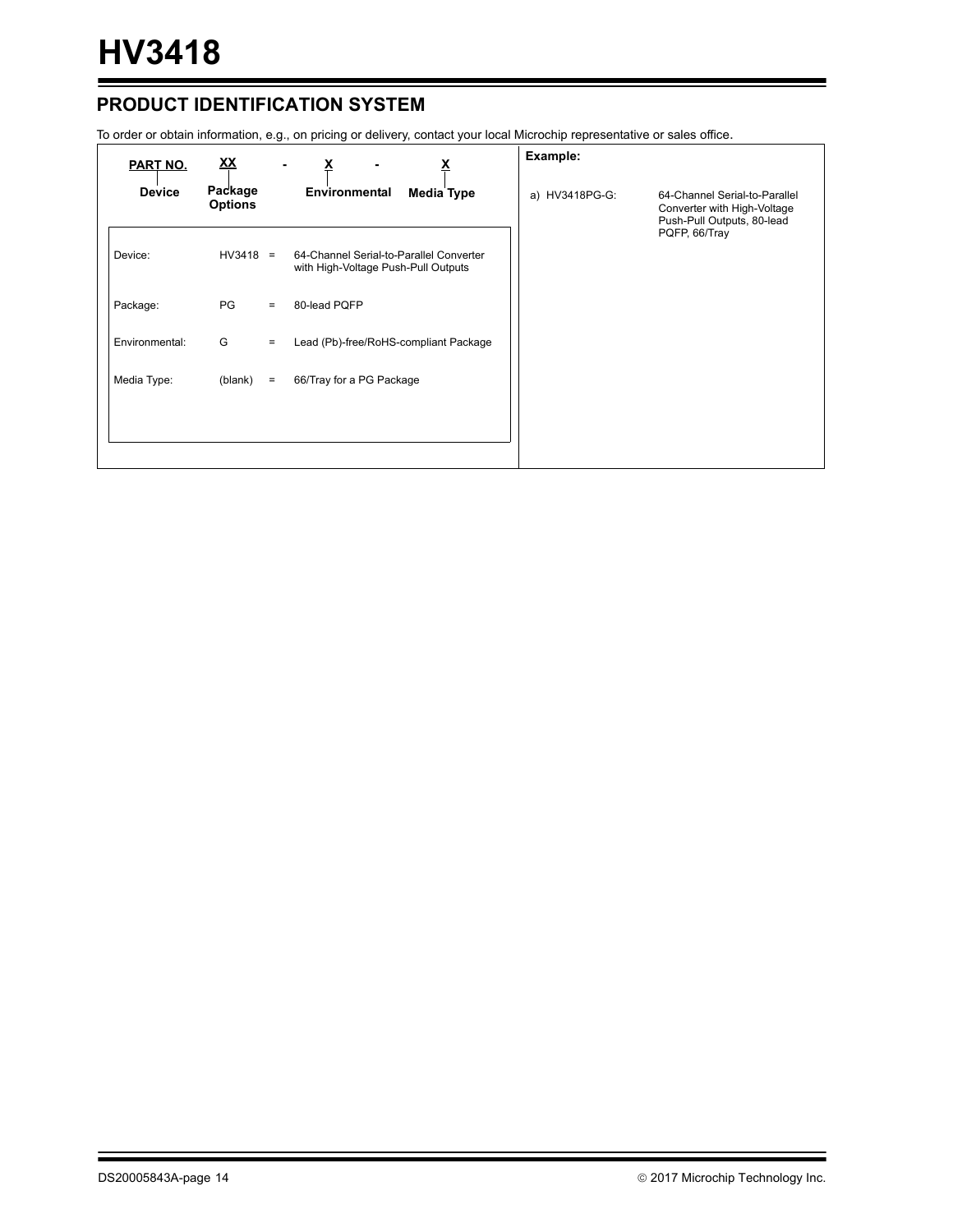#### **Note the following details of the code protection feature on Microchip devices:**

- Microchip products meet the specification contained in their particular Microchip Data Sheet.
- Microchip believes that its family of products is one of the most secure families of its kind on the market today, when used in the intended manner and under normal conditions.
- There are dishonest and possibly illegal methods used to breach the code protection feature. All of these methods, to our knowledge, require using the Microchip products in a manner outside the operating specifications contained in Microchip's Data Sheets. Most likely, the person doing so is engaged in theft of intellectual property.
- Microchip is willing to work with the customer who is concerned about the integrity of their code.
- Neither Microchip nor any other semiconductor manufacturer can guarantee the security of their code. Code protection does not mean that we are guaranteeing the product as "unbreakable."

Code protection is constantly evolving. We at Microchip are committed to continuously improving the code protection features of our products. Attempts to break Microchip's code protection feature may be a violation of the Digital Millennium Copyright Act. If such acts allow unauthorized access to your software or other copyrighted work, you may have a right to sue for relief under that Act.

Information contained in this publication regarding device applications and the like is provided only for your convenience and may be superseded by updates. It is your responsibility to ensure that your application meets with your specifications. MICROCHIP MAKES NO REPRESENTATIONS OR WARRANTIES OF ANY KIND WHETHER EXPRESS OR IMPLIED, WRITTEN OR ORAL, STATUTORY OR OTHERWISE, RELATED TO THE INFORMATION, INCLUDING BUT NOT LIMITED TO ITS CONDITION, QUALITY, PERFORMANCE, MERCHANTABILITY OR FITNESS FOR PURPOSE**.** Microchip disclaims all liability arising from this information and its use. Use of Microchip devices in life support and/or safety applications is entirely at the buyer's risk, and the buyer agrees to defend, indemnify and hold harmless Microchip from any and all damages, claims, suits, or expenses resulting from such use. No licenses are conveyed, implicitly or otherwise, under any Microchip intellectual property rights unless otherwise stated.

*Microchip received ISO/TS-16949:2009 certification for its worldwide headquarters, design and wafer fabrication facilities in Chandler and Tempe, Arizona; Gresham, Oregon and design centers in California and India. The Company's quality system processes and procedures are for its PIC® MCUs and dsPIC® DSCs, KEELOQ® code hopping devices, Serial EEPROMs, microperipherals, nonvolatile memory and analog products. In addition, Microchip's quality system for the design and manufacture of development systems is ISO 9001:2000 certified.*

# **QUALITY MANAGEMENT SYSTEM CERTIFIED BY DNV**  $=$  **ISO/TS** 16949 $=$

#### **Trademarks**

The Microchip name and logo, the Microchip logo, AnyRate, AVR, AVR logo, AVR Freaks, BeaconThings, BitCloud, CryptoMemory, CryptoRF, dsPIC, FlashFlex, flexPWR, Heldo, JukeBlox, KEELOQ, KEELOQ logo, Kleer, LANCheck, LINK MD, maXStylus, maXTouch, MediaLB, megaAVR, MOST, MOST logo, MPLAB, OptoLyzer, PIC, picoPower, PICSTART, PIC32 logo, Prochip Designer, QTouch, RightTouch, SAM-BA, SpyNIC, SST, SST Logo, SuperFlash, tinyAVR, UNI/O, and XMEGA are registered trademarks of Microchip Technology Incorporated in the U.S.A. and other countries.

ClockWorks, The Embedded Control Solutions Company, EtherSynch, Hyper Speed Control, HyperLight Load, IntelliMOS, mTouch, Precision Edge, and Quiet-Wire are registered trademarks of Microchip Technology Incorporated in the U.S.A.

Adjacent Key Suppression, AKS, Analog-for-the-Digital Age, Any Capacitor, AnyIn, AnyOut, BodyCom, chipKIT, chipKIT logo, CodeGuard, CryptoAuthentication, CryptoCompanion, CryptoController, dsPICDEM, dsPICDEM.net, Dynamic Average Matching, DAM, ECAN, EtherGREEN, In-Circuit Serial Programming, ICSP, Inter-Chip Connectivity, JitterBlocker, KleerNet, KleerNet logo, Mindi, MiWi, motorBench, MPASM, MPF, MPLAB Certified logo, MPLIB, MPLINK, MultiTRAK, NetDetach, Omniscient Code Generation, PICDEM, PICDEM.net, PICkit, PICtail, PureSilicon, QMatrix, RightTouch logo, REAL ICE, Ripple Blocker, SAM-ICE, Serial Quad I/O, SMART-I.S., SQI, SuperSwitcher, SuperSwitcher II, Total Endurance, TSHARC, USBCheck, VariSense, ViewSpan, WiperLock, Wireless DNA, and ZENA are trademarks of Microchip Technology Incorporated in the U.S.A. and other countries.

SQTP is a service mark of Microchip Technology Incorporated in the U.S.A.

Silicon Storage Technology is a registered trademark of Microchip Technology Inc. in other countries.

GestIC is a registered trademark of Microchip Technology Germany II GmbH & Co. KG, a subsidiary of Microchip Technology Inc., in other countries.

All other trademarks mentioned herein are property of their respective companies.

© 2017, Microchip Technology Incorporated, All Rights Reserved. ISBN: 978-1-5224-2196-2